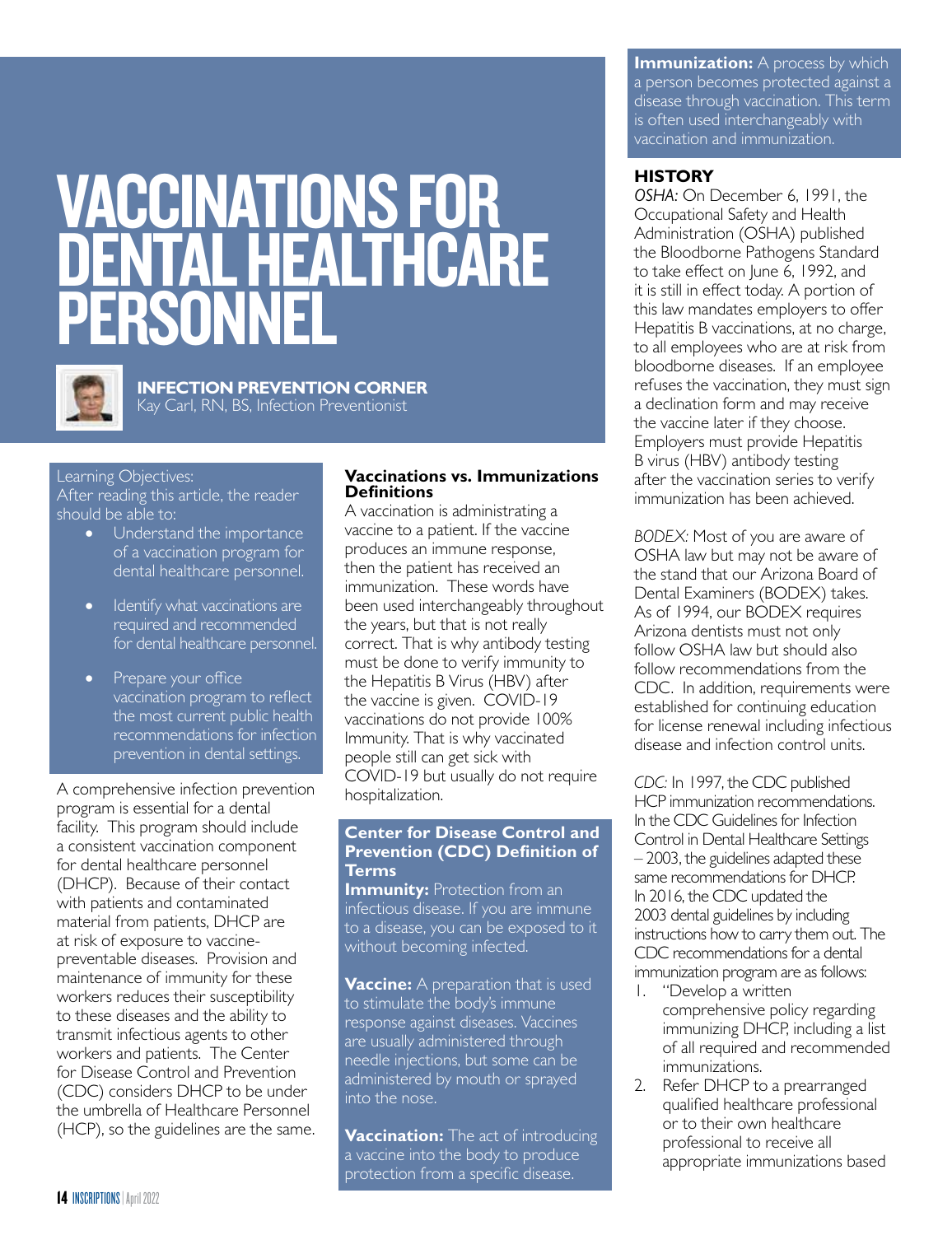on the latest recommendation as well as their medical history and risk for occupational exposure."

These recommendations are strongly recommended for implementation and supported by experimental, clinical or epidemiologic studies and a strong theoretical rationale.

## **PRIVATE DENTISTRY'S COMPLIANCE**

Dental facilities associated with hospitals and government entities are probably already up to standard on immunization programs, but many independent practices are not. A recent survey by The National Institute for Occupational Safety and Health (NIOSH) and the Organization for Safety and Asepsis Procedures (OSAP) found that over 28% of private dental practices taking the survey did not have a site-specific bloodborne exposure control plan and 50% of those did not plan to implement one in the next 12 months. And that law was effective in 1992! So, what do you have to do? What are your responsibilities?

#### **OSHA LAW: HEPATITIS B VACCINATION AND IMMUNIZATION**

*Hepatitis B Vaccinations:* The Hepatitis B vaccinations have been available Since the early 1980's. Admission for dental schools, hygiene and dental assisting schools now include HBV vaccination requirements. Newborns are given their initial dose of the HBV vaccination series during the first minutes of their lives while being assessed for their APGAR (activity, pulse, grimace, appearance and respiration) score. It is becoming rare that a new employee does not have this vaccination. If not, the employer must offer the HBV vaccination series to the employee who is to be exposed to bloodborne pathogens in the course of their work. OSHA requires that the employer must pay for the Hepatitis B vaccination and HBV antibody screen.

*New HBV Vaccine:* In 2018 the Advisory Committee on Immunization Practices (ACIP) approved a new HBV vaccine, Heplisav-B™, that provides

a two-dose series at least 4 weeks apart. That means after the initial dose, a second dose can be administered in 4 weeks and then testing for antibodies 4-8 weeks after the series, thus having results in a much shorter time than with the three-dose vaccines, Engerix-B and Recombivax HB.

*Testing for Antibodies:* The employer must provide testing for antibodies within 1-2 months after the vaccine series is completed. If you have employees who have not yet been tested for the Hepatitis B Surface Antibody (Anti-HBs), even if it is past the 1-2-month recommendation, go ahead and test. A titer of ≥10 mIU/mL indicates that protection has been achieved. If there is not a detectible antibody, further medical evaluation is needed. If you test positive for the antibody, you are considered protected from Hepatitis B. Each employee should have their positive antibody test to keep for their permanent records.

*Immunity Can Wane.* The Anti-HBs levels can decline over a 30-year period. For example, if you were vaccinated in your 20's, test again in your 50's. If you test negative, you should complete another series and be tested. You may be advised by your healthcare provider to get Heplisav-B™, the two-step vaccine, and be tested in the shorter time period.

*Bloodborne Pathogen Exposure Protocol.*  The protocol to follow should be in your exposure control plan. If you do not have one, consider obtaining the IP/OSHA tool kit. If the employee exposed has not been vaccinated or tested for immunity, it becomes a risk management issue for the employer.

A titer of ≥10 mIU/mL Anti-HBs indicates that protection from HBV has been achieved.

## **CDC RECOMMENDED VACCINES FOR DENTAL HEALTHCARE PERSONNEL**

The CDC recommends the follows vaccinations for DHCPs: COVID-19, HBV, Influenza (flu), Measles/Mumps/ Rubella (MMR), Varicella (Chickenpox) and Tetanus/Diphtheria/ Pertussis.

# WE WANT YOU BACK, AND IGNORANCE IS NOT BLISS.

UNSUBSC

If you've unsubscribed from AzDA's email list in the last year or two, you're missing out. We understand that your email inbox can get full, and sometimes just one more email is one too many.

However, AzDA communicates breaking news—news that directly affects your practice and career—through email, so if you've unsubscribed, you're not receiving these emails. BODEX updates, legislative/advocacy statements, government regulations reports, and more—if you've unsubscribed, you're not in the loop anymore.

Keeping you informed of what's going on in Arizona and abroad that can affect your practice and your career is important to us.

Coming back is easy, just email resubscribe@azda.org, and we'll add you back in.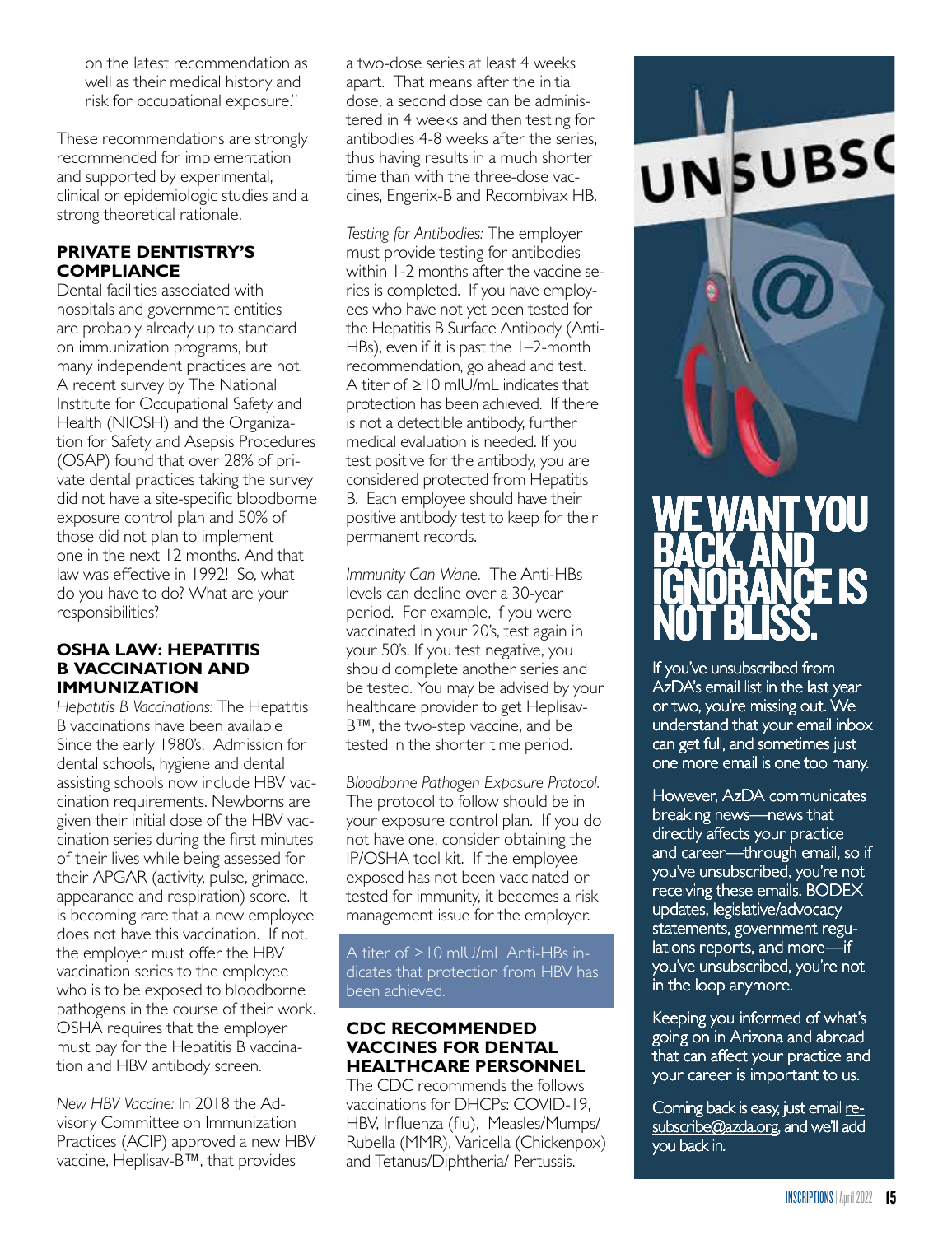You should be aware of what vaccines your employees have received. An unvaccinated employee can pose a risk management issue if a vaccinepreventable disease is transmitted to a patient. If your employees are missing some vaccinations, what you make your responsibility will reduce your risk. So let us address each vaccination recommendation.

*COVID-19 Vaccinations:* As information on this fluctuates and it is the only addition to the requirements set in 2011, it is best to check in with the latest information provided by the CDC.

*Flu Shots:* Flu shots are recommended for DHCP. Affecting 5 to 15% of the population of the United States each year, influenza infections result in approximately 226,000 hospital admission and 36,000 deaths annually. Since 1981, the CDC has recommended annual influenza vaccination for the healthcare personnel. In 2006, the CDC called for HCW who decline seasonal flu shots to sign declination statements. The Joint Commission on Accreditation of Healthcare Organizations (JCAHO) calls for hospitals to establish an annual flu vaccination program to practitioners and staff, to provide education regarding the flu and to track acceptance and declination and take steps to increase the vaccination rates. Many hospitals now require yearly flu vaccinations as a condition of work.

Get the facts on flu shots. The shots are a killed virus; you cannot get the flu from the shot. You still might get a sore arm for a few days. You may even still get the flu, but it should not be as severe. It will protect you. If you get the flu without being vaccinated, you could be very ill and unable to work for a couple of weeks. If you transmitted the flu to an elderly or compromised person, it could be fatal. Protect yourself, your family, your coworkers, and your patients by getting the flu shot and providing it for your staff.

The CDC recommends [annual](http://www.cdc.gov/flu/protect/vaccine/index.htm)  [influenza vaccination](http://www.cdc.gov/flu/protect/vaccine/index.htm) as the best way to protect yourself against the flu and its potentially serious complications.

*Measles/Mumps/Rubella (MMR):* It is highly likely that your employees have had the MMR vaccinations as requirement for school attendance, or in the case of older employees, have had the disease. A history of MMR vaccination or disease is required. If received MMR in the years 1963- 1967, a killed measles vaccine was given and was not effective. Test for antibodies and vaccinate if necessary.

*Varicella (Chickenpox):* This is a relatively new vaccine that has been available since 1995. Depending upon the age of the health-care worker, they may already have had the disease or have had the vaccine. If non-immune to Varicella, it would be wise to get the vaccination series of two doses. Being immune to Varicella prevents the development of painful Herpes Zoster (Shingles) later in life or when immunity is compromised. If a non-immune employee has been exposed to Varicella, they must be excluded from work during the infectious stage to prevent transmission to non-immune patients and other health-care personnel. Having DHCP immunized to Varicella will prevent lost workdays. It is important to note that a fetus can suffer birth defects if the mother contracts Varicella during her pregnancy.

*Tetanus/Diphtheria/ Pertussis:* Pertussis can be extremely serious especially in babies and young children, causing pneumonia, convulsions, brain damage, or death. We now know that adults can get pertussis and infect newborns that cannot be given a pertussis vaccine until six months of age. As a result, a combined tetanus/diphtheria/pertussis vaccine called Tdap (pronounced, "tee dap") has been developed. Tdap is only for children 7 years and older, adolescents, and adults. A single shot of Tdap should be given to adults and then a booster dose or Td (tetanus and diphtheria) given every ten years.

If you have not gotten the Tdap before, get it regardless of the last time you received a tetanus shot.

*All of the above vaccinations are also included in the CDC recommended adult schedule so the employee may be able to be vaccinated by their own medical provider and be covered by their own insurance. Check it out. It will not hurt to try to see if the cost can be covered this way. You are still responsible for the HBV vaccination and testing.* 

#### **NEW HEPATITIS B VACCINATION RECOMMENDATIONS FOR ADULTS**

On November 3, 2021, CDC's Advisory Committee on Immunization Practices (ACIP) voted to recommend universal hepatitis B vaccination of adults through age 59 years, and all adults with risk factors age 60 or older. Any adult age 60 or older may be vaccinated. This is good to know for family members who should be vaccinated.

#### IN CONCLUSION

If you go to online to Vaccinations for Dental Healthcare Personnel at <https://ce.azda.org/Infection-Control/>, you will see that I have provided for you an Employee Health Vaccination/ Tests Record Worksheet that is from the IP/OSHA Tool Kit. As part of the hiring process, have the new employee fill out the worksheet in addition to the rest of the documentation that is required for hire. Most DHCP have these records. Have in place an agreement with an occupational medical provider who is experienced in the testing, vaccination and assessment of healthcare employees. These two steps will do it. It will also have in place where to immediately send your employee in case of a bloodborne exposure as required in your OSHA Bloodborne Pathogen Plan. Once the history of vaccinations for your employees is compiled and brought up to date, the flu shots have been the only vaccinations that needed to be addressed annually. But now COVID-19 vaccinations may become a yearly recommendation. Tetanus shots are due every 10 years and CDC now recommends a single dose of Tdap for adults to replace